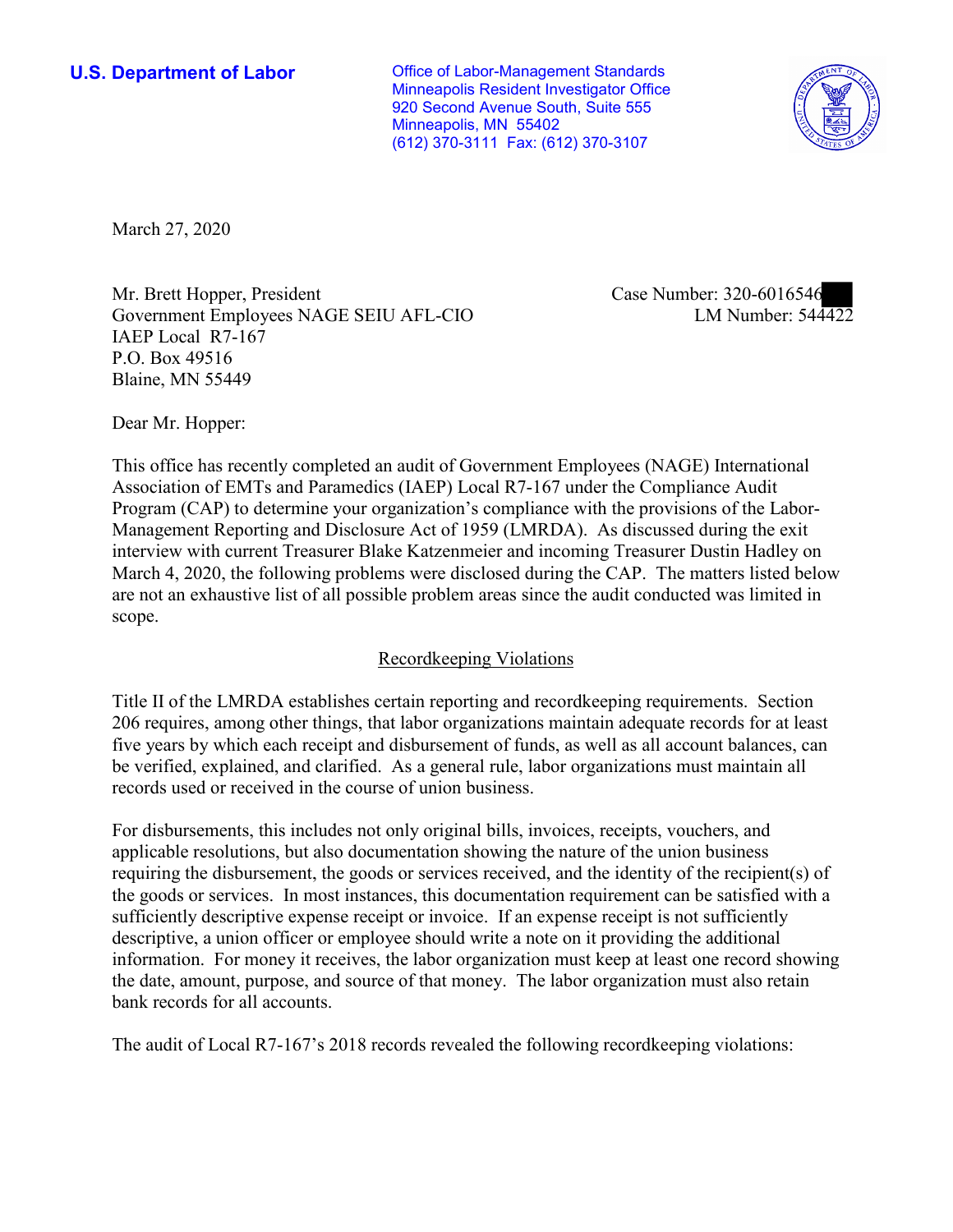Mr. Brett Hopper March 27, 2020 Page 2 of 4

1. Receipt Dates not Recorded

not the date money was received for dues checkoff checks totaling at least \$224,733.<br>Union receipts records must show the date of receipt. For example, Allina Health check<br>number<br> $\bullet$ , dated May 3, 2017, in the amount of \$ Entries in Local R7-167's receipts journal reflect the date the union deposited money, but not the date money was received for dues checkoff checks totaling at least \$224,733. Union receipts records must show the date of receipt. For example, Allina Health check number, dated May 3, 2017, in the amount of \$[6,604.79,](https://6,604.79) was mailed to the union's post office (PO) box on or about the date of the check; however, the union recorded check from its PO box.

The date of receipt is required to verify, explain, or clarify amounts required to be reported in Statement B (Receipts and Disbursements) of the LM-3. The LM-3 instructions for Statement B state that the labor organization must record receipts when it actually receives money and disbursements when it actually pays out money. Failure to record the date money was received could result in the union reporting some receipts for a different year than when it actually received them.

2. Disbursements to Vendors and General Reimbursed Expenses

Local R7-167 did not retain adequate documentation for disbursements to vendors and payments to Vice President Ryan Dougherty and Recording Secretary Amanda Layne totaling at least \$3,362. For example, adequate supporting documentation was not retained for a \$114 reimbursement to Ms. Layne for flowers she purchased for funeral. While Local R7-167 recorded this expense in its general ledger, it did not retain any supporting documentation, such as a voucher or receipt. As another example, adequate supporting documentation was not retained for a \$[1,549.84](https://1,549.84) disbursement the union made to Aesop's Table on November 29, 2017 for Thanksgiving meals. Local R7-167 also recorded this expense in its general ledger, but again did not retain any supporting documentation, such as a voucher or receipt.

Additionally, Local R7-16's records of meal expenses did not always include itemized receipts. For example, an itemized receipt was not retained for a \$322.88 meal expense the union incurred at Pizza Pub on December 22, 2017 for its membership meeting that day. In support of this expense, Local R7-167 only retained a debit card signature receipt, which is not sufficient.

As noted above, labor organizations must retain original receipts, bills, and vouchers for all disbursements. Itemized receipts provided by restaurants to officers and employees must be retained. These itemized receipts are necessary to determine if such disbursements are for union business purposes and to sufficiently fulfill the recordkeeping requirement of LMRDA Section 206. Records of meal expenses must include written explanations of the union business conducted and the full names and titles of all persons who incurred the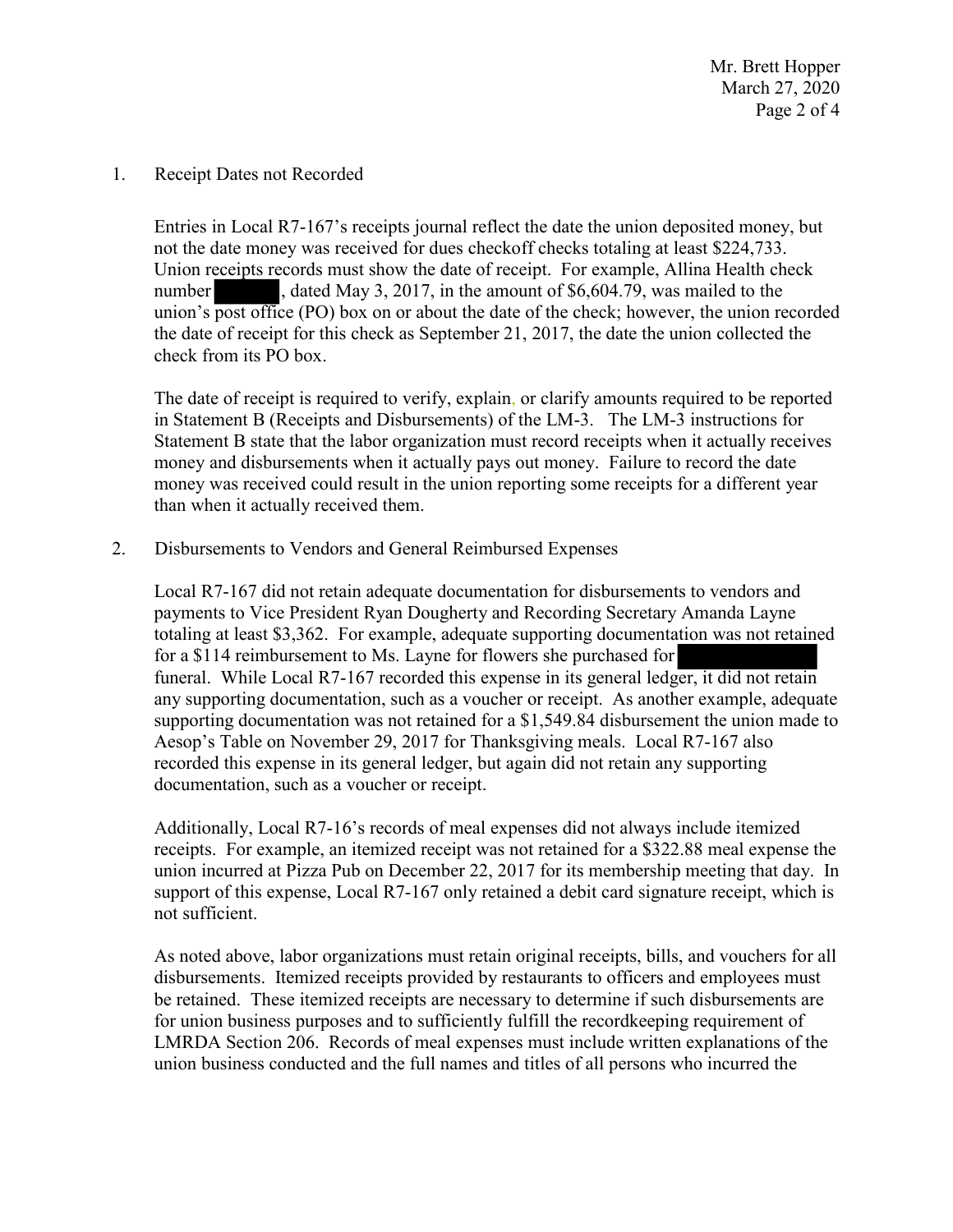restaurant charges. Also, the records retained must identify the names of the restaurants where the officers or employees incurred meal expenses. The president and treasurer (or corresponding principal officers) of your union, who are required to sign your union's LM report, are responsible for properly maintaining union records.

Based on your assurance that Local R7-167 will retain adequate documentation in the future, OLMS will take no further enforcement action at this time regarding the above violations.

## Reporting Violation

The audit disclosed a violation of LMRDA Section 201(b), which requires labor organizations to file annual financial reports accurately disclosing their financial condition and operations. The Labor Organization Annual Report (Form LM-3) filed by Local R7-167 for the fiscal year ended August 31, 2018, was deficient in that:

Statement B (Dues Receipts and Per Capita Tax)

The audit revealed that Local R7-167 had dues receipts of \$192,413 during the audit year. However, Local R7-167 reported dues receipts of \$215,199 in Item 38 (Dues) of Statement B.

It appears that the discrepancy is a result of Local R7-167 failing to record dues receipts in the union's records in the correct fiscal year. As a result, Local R7-167's 2018 LM report included receipts totaling at least \$59,961 that were received in 2017 and did not include at least \$27,634 in receipts that were received in 2018. The LM-3 instructions require that the LM-3 be prepared using the cash method of accounting. Under the cash method of accounting, receipts are recorded when money is actually received by your organization and disbursements are recorded when money is actually paid out by your organization. As noted above, failure to record the exact date that monies were received could result in some receipts being reported in a different year than they were actually received. Local R7-167 should take steps to ensure that all transactions are recorded in a timely manner.

Additionally, Local R7-167 reported per capita receipts of \$9,533 in Item 39 (Per Capita Tax). However, the audit revealed that Local R7-167 did not receive any per capita tax payments during the audit year. It appears that the union erroneously reported dues refund checks received from the NAGE National Office as per capita tax receipts rather than as "other receipts." The Form LM-3 instructions require that all "other receipts" not required to be reported in Items 38 (Dues) through 42 (Sales of Investments and Fixed Assets), including dues refund checks, proceeds from the sale of supplies, loans obtained, repayments of loans made, rents, and funds collected for transmittal to third parties, must be reported in Item 43 (Other Receipts).

I am not requiring that Local R7-167 file an amended LM report for 2018 to correct the deficient items, but Local R7-167 has agreed to properly report the deficient items on all future reports it files with OLMS